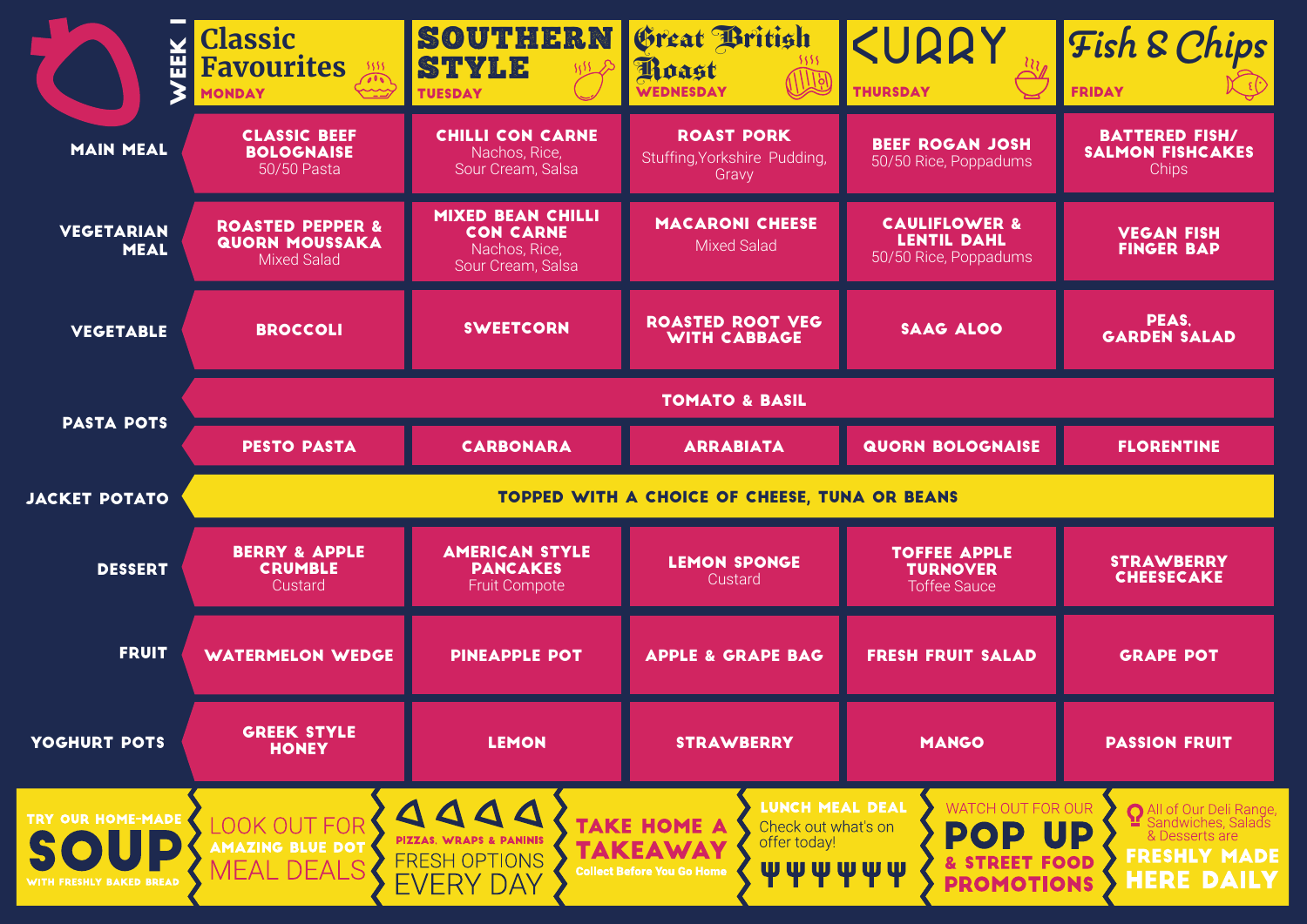| EEK                              | <b>Classic</b><br>Favourites<br><b>MONDAY</b>                              | SOUTHERN<br><b>STYLE</b><br>3552<br><b>TUESDAY</b>   | Great British<br>Poast<br>WEDNESDAY                                        | <b><urry< b=""><br/><b>THURSDAY</b></urry<></b>                                | Fish & Chips<br><b>FRIDAY</b>                             |  |  |
|----------------------------------|----------------------------------------------------------------------------|------------------------------------------------------|----------------------------------------------------------------------------|--------------------------------------------------------------------------------|-----------------------------------------------------------|--|--|
| <b>MAIN MEAL</b>                 | <b>TRADITIONAL PORK</b><br><b>SAUSAGE &amp; MASH</b><br><b>Onion Gravy</b> | <b>SMOKY BBQ CHICKEN</b><br><b>Savoury Rice</b>      | <b>ROAST GAMMON</b><br>Stuffing,<br>Yorkshire Pudding, Gravy               | <b>CHICKEN MASALA</b><br>50/50 Rice, Poppadums                                 | <b>BATTERED FISH/</b><br><b>SALMON FISHCAKES</b><br>Chips |  |  |
| <b>VEGETARIAN</b><br><b>MEAL</b> | <b>VEGAN SAUSAGE</b><br>& MASH<br><b>Onion Gravy</b>                       | <b>SMOKY BBQ OUMPH</b><br><b>Savoury Rice</b>        | <b>ROASTED VEG</b><br>& FETA TART<br>Stuffing, Yorkshire Pudding,<br>Gravy | <b>CHICKPEA, SQUASH &amp;</b><br><b>SPINACH CURRY</b><br>50/50 Rice, Poppadums | <b>PIZZA WRAP</b><br>Chips                                |  |  |
| <b>VEGETABLE</b>                 | <b>CARROTS, PEAS,</b><br><b>GARDEN SALAD</b>                               | <b>BLACKENED CORN</b><br><b>COBETTES</b>             | <b>ROASTED ROOT VEG</b><br><b>WITH CABBAGE</b>                             | <b>CUMIN STIR FRIED</b><br><b>GREENS</b>                                       | <b>GARDEN PEAS</b>                                        |  |  |
| <b>PASTA POTS</b>                | <b>TOMATO &amp; BASIL</b>                                                  |                                                      |                                                                            |                                                                                |                                                           |  |  |
|                                  | <b>PESTO PASTA</b>                                                         | <b>CARBONARA</b>                                     | <b>ARRABIATA</b>                                                           | <b>QUORN BOLOGNAISE</b>                                                        | <b>FLORENTINE</b>                                         |  |  |
|                                  | <b>TOPPED WITH A CHOICE OF CHEESE, TUNA OR BEANS</b>                       |                                                      |                                                                            |                                                                                |                                                           |  |  |
| <b>JACKET POTATO</b>             |                                                                            |                                                      |                                                                            |                                                                                |                                                           |  |  |
| <b>DESSERT</b>                   | <b>LEMON YOGHURT</b><br><b>CHEESECAKE POT</b>                              | <b>APPLE &amp; PEAR</b><br><b>CRUMBLE</b><br>Custard | <b>STICKY TOFFEE</b><br><b>PUDDING</b><br><b>Toffee Sauce</b>              | <b>WAFFLES</b><br>Fruit Compote                                                | <b>FRUIT SUNDAE</b>                                       |  |  |
| <b>FRUIT</b>                     | <b>WATERMELON WEDGE</b>                                                    | <b>PINEAPPLE &amp;</b><br><b>POMEGRANATE</b>         | <b>FRESH FRUIT SALAD</b>                                                   | <b>PINEAPPLE POT</b>                                                           | <b>ORANGE WEDGES</b>                                      |  |  |
| YOGHURT POTS                     | <b>GREEK STYLE</b><br><b>HONEY</b>                                         | <b>LEMON</b>                                         | <b>STRAWBERRY</b>                                                          | <b>MANGO</b>                                                                   | <b>PASSION FRUIT</b>                                      |  |  |